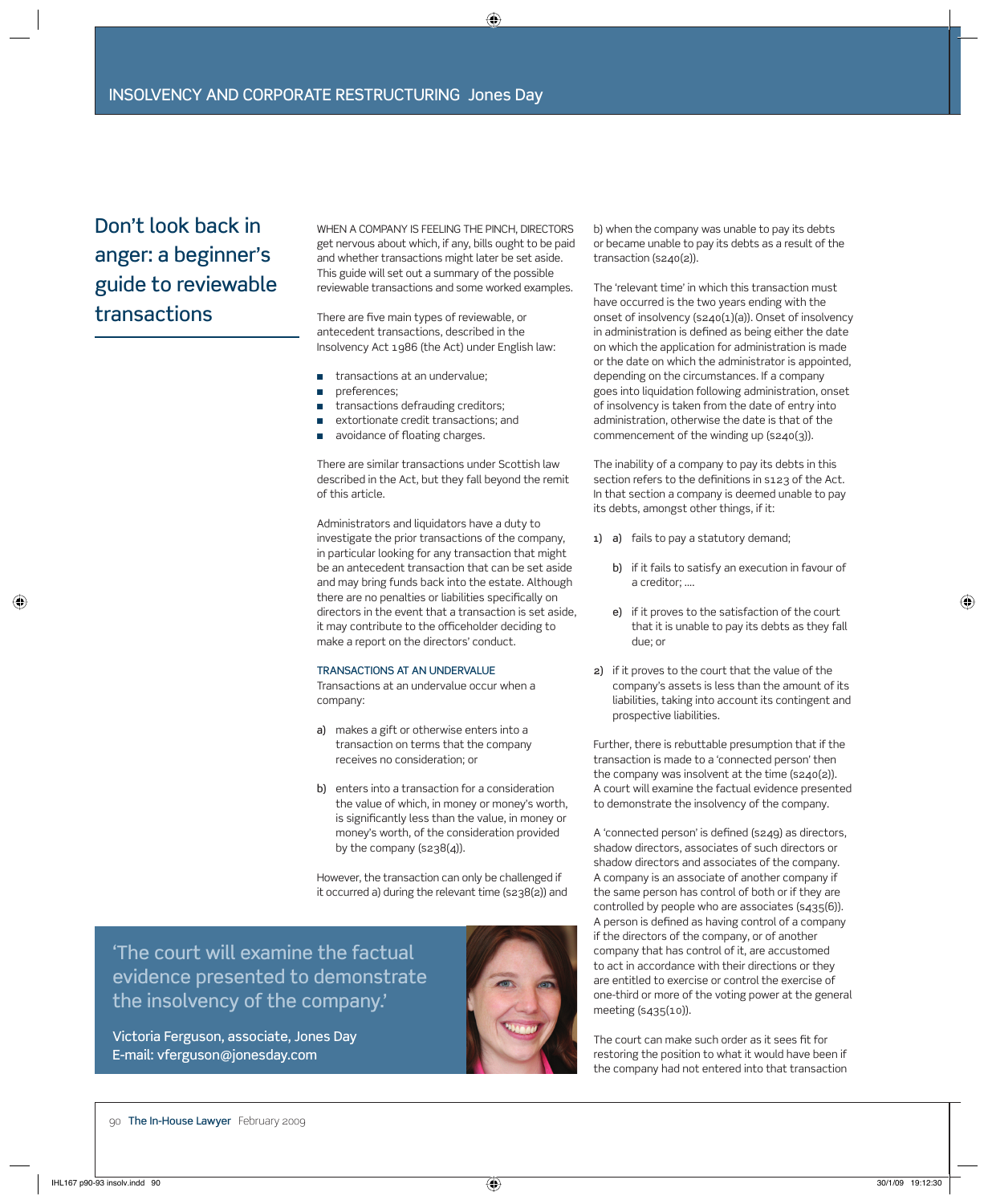(s238(3)). This order may include returning property or proceeds of sale to the company or discharge of security.

 There is a defence to the foregoing. The court will not make an order if it is satisfied that:

- a) the company entered into the transaction in good faith and for the purpose of carrying on its business; and
- b) at the time there were reasonable grounds for believing that the transaction would benefit the company (s238(5)).

 For example, selling assets at a reduced price in order to ease cash flow would not be a transaction at an undervalue provided that the transaction passed the tests above.

#### **PREFERENCES**

A company gives a preference to a person if:

- a) that person is one of the company's creditors or surety or guarantor for any of the company's debts or liabilities; and
- b) the company does anything or suffers anything to be done that has the effect of putting that person into a position that, in the event of the company going into insolvent liquidation, will be better than the position they would have been in if that thing had not been done (s239(4)).

 The crucial part of that test is that 'the company does anything or suffers anything to be done'. There is no authority on what 'suffers to be done' means. Commentary suggest 'things which the debtor is able to prevent but does not do so' (*Insolvency*, Totty and Moss, Sweet & Maxwell, para H4/4) or when 'the party concerned fails to take such steps as are reasonably available to him to prevent the action' (*Corporate Insolvency: Law & Practice*, Bailey, Groves and Smith, Butterworths, chapter 23.12).

The company must also be 'influenced... by a desire to produce in relation to that person' the effect mentioned in b) above (s239(5)). Case law shows that this 'desire' is stronger than just intending to act, instead the company must positively wish to put someone in a better position. Paying a creditor who is threatening to issue a statutory demand is not a preference as there is no desire to prefer, only the commercial realities of the situation.

 If the person receiving the preference is connected with the company (other than an employee), it is a rebuttable presumption that the company

intended to prefer them (s239(6)). The definition of connected person is the same as for transactions at an undervalue.

 As with transactions at an undervalue, the company must be insolvent at the time of the transaction or become insolvent because of the transaction, the definitions are as explained above. However, there is no presumption of insolvency in the event of a preference given to a connected person.

 The relevant time for a preference given to a connected person is two years (s240(1)(a)). For an unconnected person it is six months (s240(1)(b)).

The court may make such order as it sees fit for restoring the position to what it would have been if the company had not given that preference (s239(3)). This order may include returning property or proceeds of sale to the company.

#### TRANSACTIONS DEFRAUDING CREDITORS

 Transactions are deemed to defraud creditors if they are transactions at an undervalue  $(s_{423}(1))$  (as described above), which the court is satisfied were entered into for the purpose of:

- a) putting the assets beyond the reach of a person who is making, or may at some time make, a claim against them; or
- b) otherwise prejudicing the interests of such a person in relation to the claim that they are making or may make (s423(3)).

 There is no time limit on when a challenge may be made under s423. The court may make an order that:

- a) restores the position to what it would have been if the transaction had not been entered into; and
- b) protects the interests of persons who are victims of the transaction (s423(2)).

'Victim' is defined as a person who is, or is capable of being, prejudiced by the transaction (s423(5)). However, a party who purchased the property in good faith, for value, without notice of the circumstance from a party other than the company being investigated, shall not have its interests prejudiced or be required to pay any sum (s425(2)).

### FLOATING CHARGES

 Section 245 of the Act is designed to prevent a company benefiting a creditor by giving a floating charge for existing debt for no new consideration. The relevant period for this section is two years for a connected person (s245(3)(a)) and one year

'If the person receiving the preference is connected with the company (other than an employee), it is a rebuttable presumption that the company intended to prefer them.'

>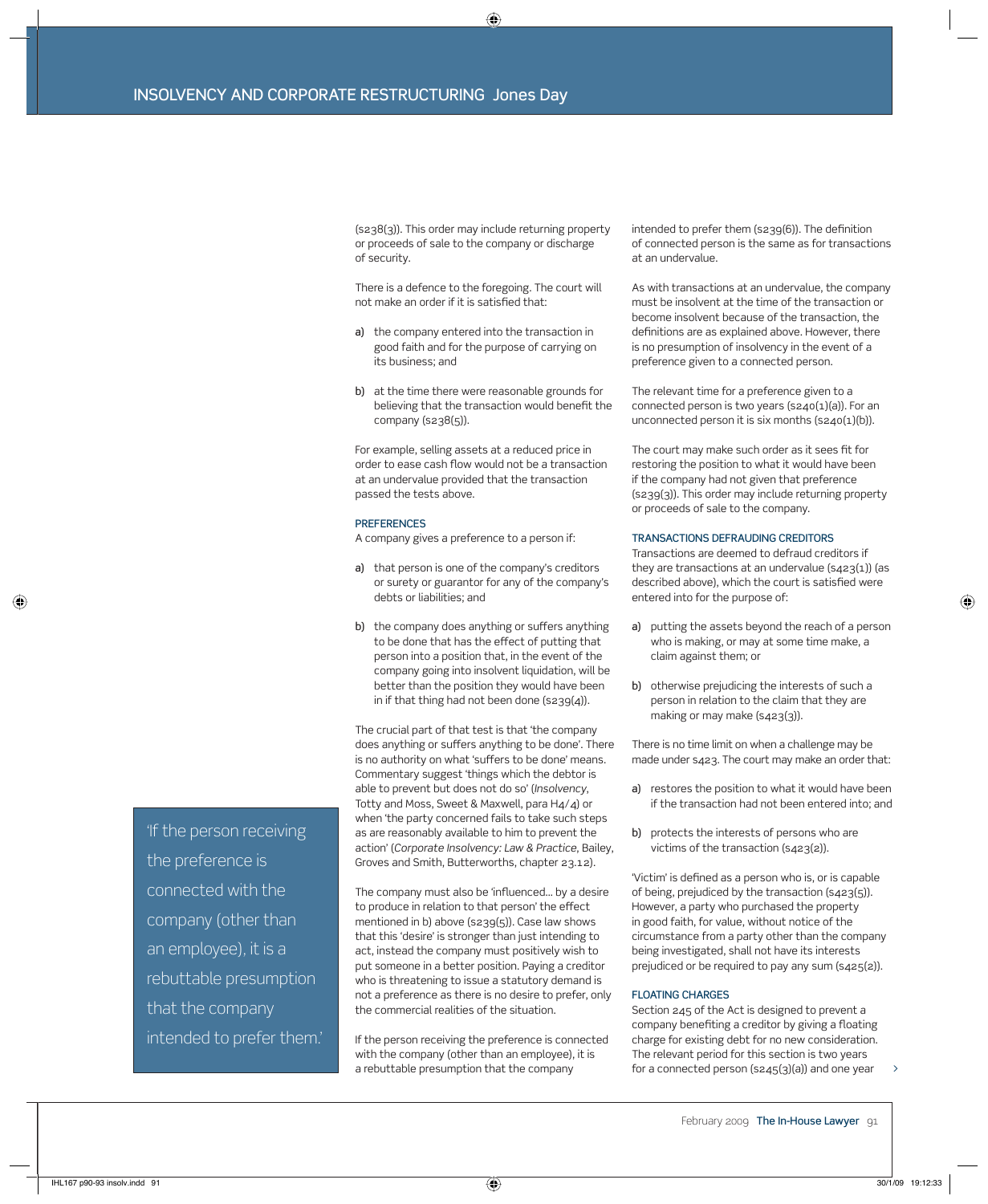| REVIEWABLE TRANSACTIONS: A SUMMARY OF RELEVANT TIME PERIODS, CONDITIONS AND POSSIBLE DEFENCES |                                                                                                      |                                                                                                                                                |                                                                                                      |
|-----------------------------------------------------------------------------------------------|------------------------------------------------------------------------------------------------------|------------------------------------------------------------------------------------------------------------------------------------------------|------------------------------------------------------------------------------------------------------|
| NATURE OF TRANSACTION                                                                         | <b>RELEVANT TIME</b>                                                                                 | CONDITIONS (eg insolvent at the time?)                                                                                                         | <b>DEFENCE</b>                                                                                       |
| Transaction at an<br>undervalue (s238 of the<br>Insolvency Act 1986)                          | Two years prior<br>to insolvency                                                                     | Must be or become insolvent at time of transaction<br>Presumption of insolvency if connected party                                             | Good faith and for carrying on business<br>Reasonable grounds for believing in<br>benefit to company |
| Preference (s239)                                                                             | Six months prior<br>to insolvency if<br>unconnected<br>Two years prior to<br>insolvency if connected | Must be or become insolvent at time of transaction<br>Must 'desire' to prefer creditor<br>Presumption of 'desire to prefer' if connected party | Must actively prefer one creditor, not<br>just be side effect of action                              |
| <b>Transaction defrauding</b><br>creditors (s423)                                             | No time limit                                                                                        | No need to be or become insolvent                                                                                                              | Purpose must be to put assets beyond<br>reach of creditors                                           |
| Avoidance of floating<br>charges (s245)                                                       | One year prior<br>to insolvency if<br>unconnected<br>Two years prior to<br>insolvency if connected   | Must be or become insolvent at time of transaction<br>if unconnected party<br>No solvency test if connected party                              | New money is given (or debt released)<br>in return for new security                                  |
| Extortionate credit<br>transactions (s244)                                                    | Three years prior<br>to insolvency                                                                   | Grossly exorbitant payments or grossly contravene<br>fair-dealing principles<br>No need to be or become insolvent                              | Reasonable terms and behaviour                                                                       |

for anyone else (s245(3)(b)) prior to the onset of insolvency. If the charge is given to an unconnected party, the company needs to be insolvent at the time the charge is given or become insolvent as a result for this section to be applicable, whereas no insolvency test is needed for a charge granted to a connected party ( $s245(4)$ ). A charge that falls within this section is automatically invalid.

## EXTORTIONATE CREDIT TRANSACTIONS

 This provision (s244 of the Act) applies where the company is, or has been, a party to a transaction for, or involving the provision of, credit to the company. A transaction is considered extortionate if, having regard to the risk accepted by the person providing credit, the terms:

- a) require grossly exorbitant payments to be made; or
- b) otherwise grossly contravened ordinary principles of fair dealing (s244(3)).

## Re MC Bacon Ltd [1990] BCC 78

Re Mistral Finance Ltd [2001] BCC 27

 The review period is three years from the date that the company entered administration or liquidation (s244(2)).

## PENALTIES

 The directors do not have any personal liability for antecedent transactions. In the event of an administration or liquidation, the officeholder will investigate the conduct of directors and may make a report under the Company Director's Disqualification Act 1986. However, no director is personally liable solely because there was an antecedent transaction in their company.

#### **EXAMPLES**

 Here are some examples of payments and transactions that a company might make and whether they might be deemed to be antecedent transactions. In each case, the company is balance-sheet insolvent, therefore all the transactions are potentially reviewable.

 1) Landlord demands payment of quarter rent, threatening forfeiture Preference? No. Although the landlord is in a better position because it has been paid, the company has not desired to put it in a better position. The company made the payment to avoid forfeiture and to continue having access to the premises. However, the payment might be